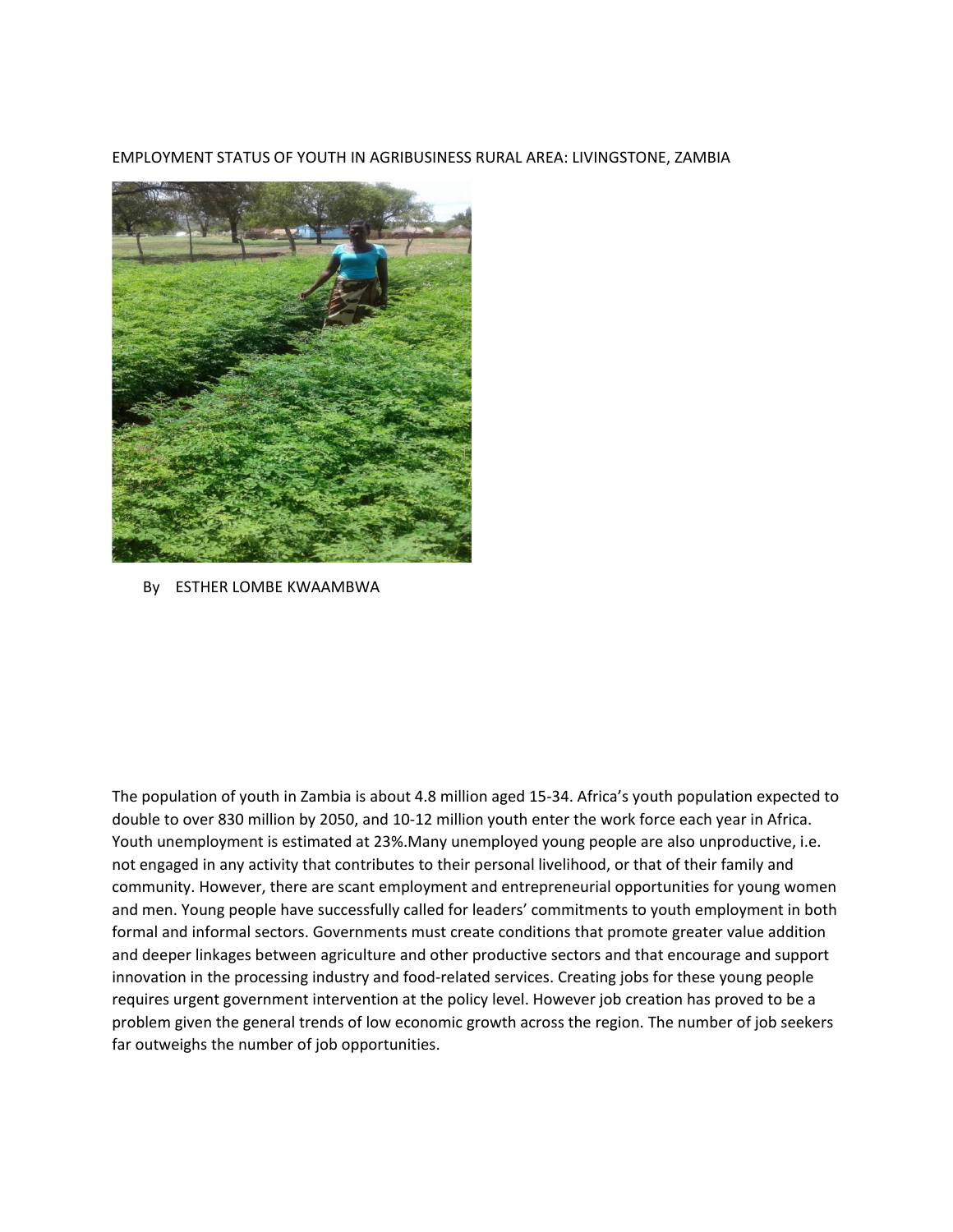

**Figure 1:** Employment status of Youths in rural areas of Livingstone, Zambia

Agriculture is the main sector that will be able to create meaningful and gainful jobs for the large number of young people entering Africa's job market in the next few years. The agribusiness sector has created a significant number of jobs for youth through diversifying the types of produce that it farms and sell. Encouraging youth to engage with the agricultural sector also requires that they have access to resources, including finance, markets and land, and the opportunity to engage in policy and decisionmaking. While jobs are clearly being created, the agribusiness sector faces multiple challenges in getting young people to take up these roles, related to access to infrastructure and land. A key focus should be on young agribusiness entrepreneurs, who combines the skills and talent, personal ambition, willingness to take risks and resourcefulness needed to set up businesses that create much-needed jobs and improve the welfare of farmers and the wider community.

## **Policy action needed**

- Government programs targeting youth specifically are also crucial to promote long-term, sustainable growth in the agricultural sector.
- Government to make policy measures that provide financial and tax incentives for new, youthled agricultural companies are essential.
- Governments should provide opportunities for youth-led enterprises to showcase successful agripreneurship and businesses.
- Policy-makers should provide incentives to improve the quality of education and skills-based learning.